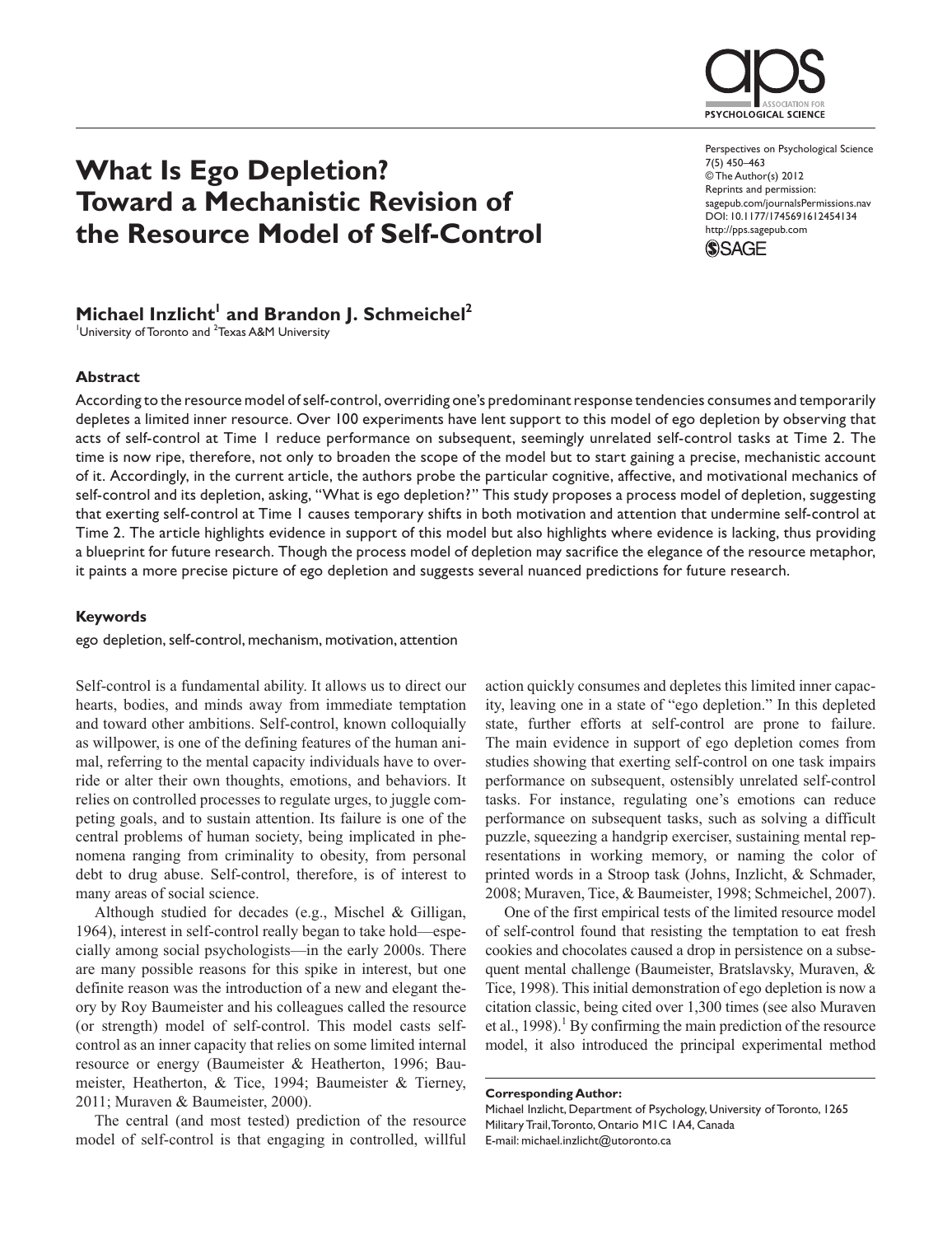from which evidence of self-control's resource-like qualities emerged, the sequential task paradigm. Experiments using the sequential task paradigm have consistently produced evidence that engaging in self-control at Time 1 undermines self-control at Time 2.

The resource model has done what any good theory does it has directed attention to a neglected area in the field, acted as a generative heuristic, and provided an organizing framework to understand a vital property of self-control. And the sequential task paradigm has been a flexible tool, allowing researchers to demonstrate all of the different domains affected by self-control depletion. The time is now ripe, therefore, not only to broaden the scope of the model but also to start gaining a precise, mechanistic account of it. Accordingly, in the current article, we probe the particular cognitive, affective, and motivational mechanics of self-control and its depletion. Plainly put, we ask, "What is ego depletion?"

# **Brief Overview of the Process Model of Ego Depletion**

In this article, we present a process model of ego depletion, whereby we try to answer why engaging in self-control at Time 1 reduces self-control at Time 2. In a nutshell, we propose that engaging in self-control at Time 1 sets in motion a pair of interdependent and iterative processes that culminate in poorer self-control at Time 2 (see Fig. 1). Specifically, we propose that after engaging in self-control at Time 1, people experience (a) a shift in motivational orientation and (b) a shift in attentional focus that together combine to undermine selfcontrol at Time 2.

The first process is a shift in motivational orientation away from suppressing and inhibiting desires and toward approaching and gratifying them. What we mean by this is that initial acts of control lead people to become less motivated to engage in further deliberative control and more motivated to engage in things that are more personally rewarding, interesting, and enjoyable.

The second process, which occurs in tandem with the first, is a shift in attention away from cues signaling the need to exert control and toward cues signaling gratification. Selfcontrol is often initiated when discrepancies between desired states and current states are detected (Carver & Scheier, 1981), and ample evidence attests to the importance of monitoring in control processes (e.g., Wegner, 1994; see Robinson, Schmeichel, & Inzlicht, 2010). We propose that after an initial



**Fig. 1.** The process model of ego depletion. Self-control exertion at Time 1 leads to self-control failure at Time 2 by inducing shifts in motivation away from self-regulation and toward self-gratification and attendant shifts in attention away from cues signaling the need for control and toward cues signaling reward.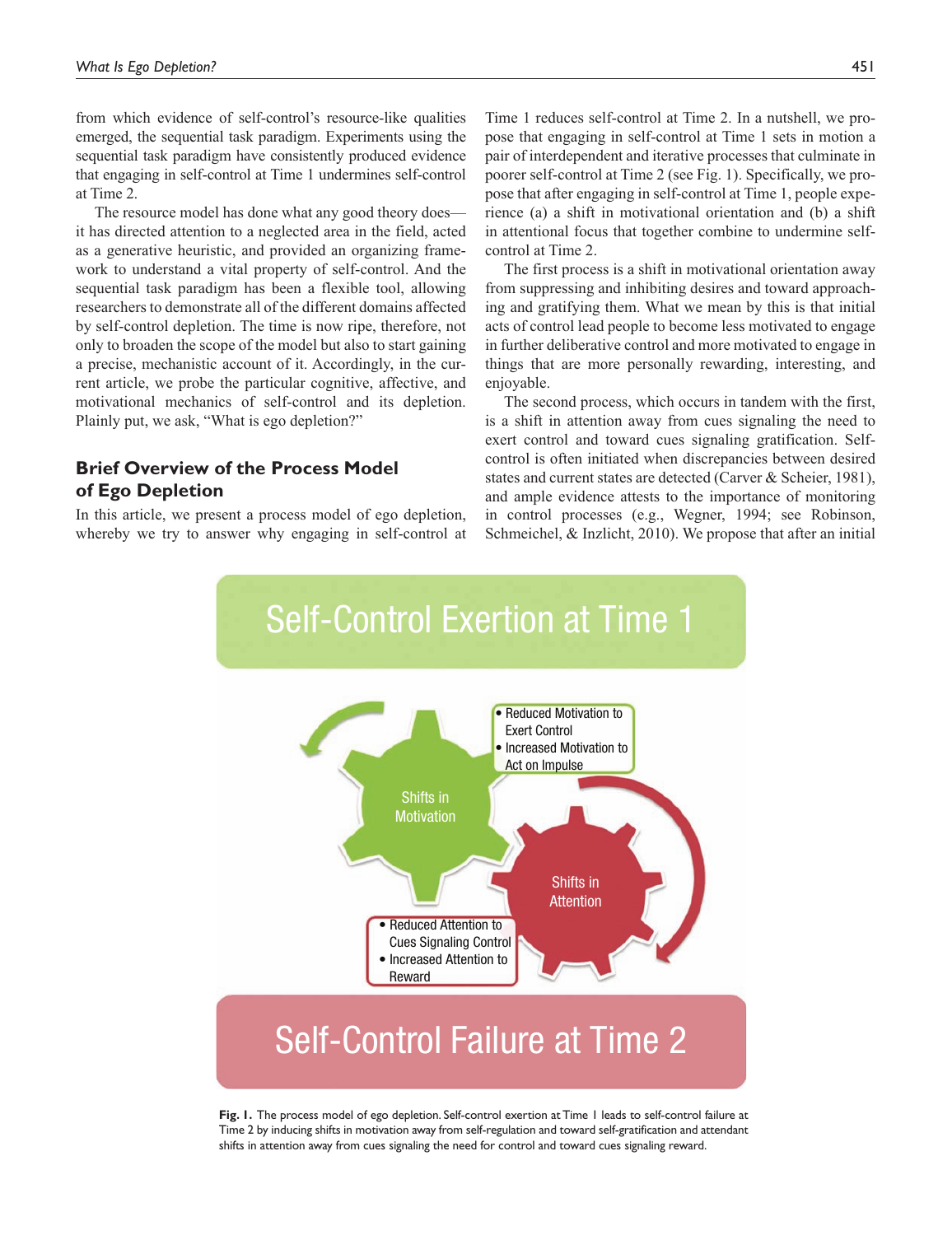act of self-control, people experience a shift in this monitoring process, such that they become less attentive to cognitive and affective signals indicating a conflict or discrepancy between desired and current states. Instead, they notice and attend to cues associated with reward and gratification.

With shifts in motivation away from restraint and toward gratification and parallel shifts in attention away from conflict and discrepancy and toward the possibility of reward, people become prone to disinhibited behavior, approaching appetitive stimuli with abandon. In other words, self-control depletion is not some mysterious result of lost self-control resources but rather the result of shifts in motivation, attention, and emotion. Before delving more deeply into the process model of ego depletion, we first provide more background on the resource model itself and on recent findings that challenge the model, making plain the need for a more precise, mechanistic account of the ego depletion effect.

### **The Resource Model of Control**

Research on the limited resource model suggests that all manner of self-regulation and self-control rely on the same depletable resource. The evidence thus far has linked habit breaking, choice making, rational thinking, response inhibition, mental and physical endurance, and several other self-regulated responses to the same resource. For example, several studies have observed that people who have recently exerted selfcontrol respond more aggressively to insults, suggesting a reduced capacity to regulate aggression. In one study, resisting (versus not resisting) tempting foods during the first phase of the experiment made participants more likely to denigrate an insulter's competence during the second phase of the experiment (Stucke & Baumeister, 2006). Another study found that ignoring (versus not ignoring) salient visual stimuli at Time 1 caused an increase in aversive noise blasts directed toward an insulter at Time 2 (DeWall, Baumeister, Stillman, & Gailliot, 2007). These findings and several others (e.g., Denson, Pederson, Friese, Hahm, & Roberts, 2011; Finkel, DeWall, Slotter, Oaten, & Foshee, 2009) suggest that the selfregulation of aggressive impulses is reduced by prior, unrelated acts of self-control.

Other studies have found similar evidence using quite different forms of self-regulation at Time 1 and Time 2, respectively. For example, one study reported by Vohs and colleagues (2008) found that making many choices between consumer products, as one might do at a Wal-Mart or at the cereal aisle of a grocery store, causes a reduction in tolerance on a subsequent pain test. Tolerating pain requires more self-control than does indulging the desire to reduce or eliminate the experience of pain, so the evidence for reduced pain tolerance suggests poorer self-control after making a series of choices. These findings and over 100 more lend support to the idea that all manner of self-regulation relies on a limited inner resource or strength (for a recent meta-analysis, see Hagger, Wood, Stiff, & Chatzisarantis, 2010).

But what is the resource? It seems to underlie an impressive array of behaviors, but most experiments do not directly observe it. Rather, they infer its presence or absence based on performance of the second of two sequential self-control tasks. This inference is consistent with the resource model, but most evidence derived from the sequential task paradigm does not specify or more completely characterize the nature of the resource. Is it anything more than a metaphor?

Perhaps the most notable attempt to locate the metaphorical resource in physical reality emerged from studies on glucose levels in the bloodstream. Gailliot, Baumeister, and colleagues (2007) argued and found that exerting self-control quickly consumes glucose, that drops in glucose help to mediate the ego depletion effect, and that adding glucose to the bloodstream counteracts the effect. Together, the three interrelated findings strongly suggested that the resource is, in fact, more than a metaphor.

But the glucose findings have proven controversial. The evidence that exerting self-control consumes more glucose compared with other tasks has been challenged on multiple grounds (e.g., Beedie & Lane, 2012; Kurzban, 2010; Molden et al., in press). This is important because the central prediction of the resource model is that exerting self-control consumes and depletes the resource. If exerting self-control does not reliably reduce blood glucose levels, then the idea that glucose is the physical manifestation of the metaphorical resource is in doubt. Self-control may nevertheless operate on the basis of some limited inner resource, but the resource must be something other than glucose.

At the same time, several experiments have now found that consuming (e.g., Denson, von Hippel, Kemp, & Teo, 2010) or simply gurgling (Molden et al., in press) glucose-laden beverages enhances self-control and eliminates the ego depletion effect (e.g., Masicampo & Baumeister, 2008). But it remains an open question whether the limited resource model or some other model of self-control better characterizes these benefits. We suppose the link between glucose and behavior is more complex than the one-to-one relationship implied by the resource model, but a more specific understanding of the proximal mechanisms involved in the ego depletion effect will be needed to locate the metaphor in physical reality.

As the nature of the resource has remained in doubt, findings have accumulated to challenge the resource model. For example, Muraven and Slessareva (2003) found that motivational incentives to perform self-control at Time 2 eliminate the ego depletion effect, which suggests that ego depletion may be a motivational deficit, not a resource deficit. Clarkson, Hirt, Jia, and Alexander (2010) found that perceptions of resource depletion predicted performance patterns in the sequential task paradigm better than did actual depletion (i.e., actual exertion of self-control), which suggests that the ego depletion effect may be driven by subjective perceptions rather than reduced resources. Job, Dweck, and Walton (2010) found that personal or lay beliefs about willpower, specifically beliefs about whether it is a limited or unlimited resource, can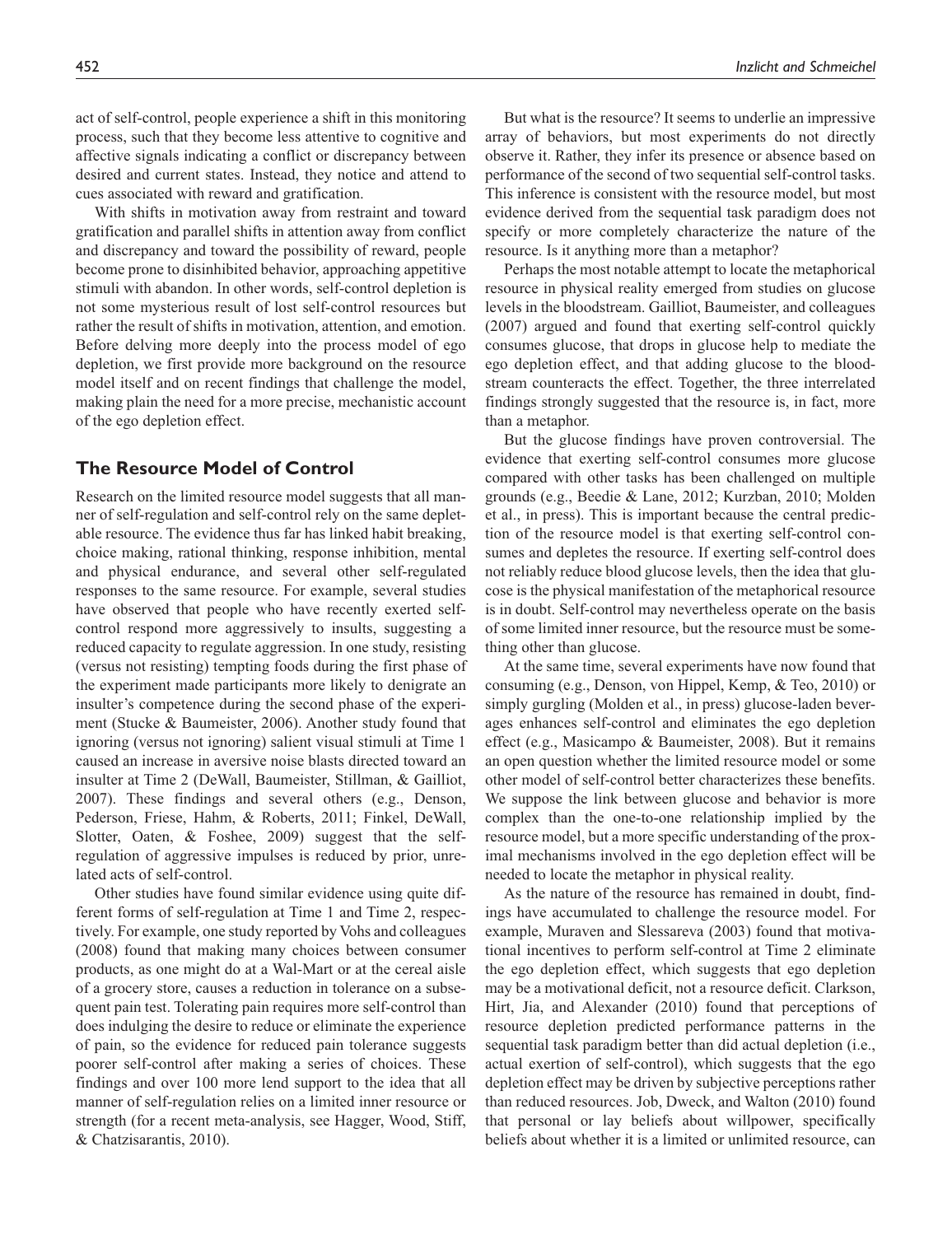moderate the ego depletion effect, which suggests that merely believing that willpower is unlimited can eliminate the effect. Wan and Sternthal (2008) found that factors that enhance monitoring of behavior, such as explicit feedback about task performance and individual differences in self-monitoring, can counter the depletion effect, which suggests that depletion may be a monitoring issue more than a resource depletion issue (see also Alberts, Martijn, & de Vries, 2011; Seeley & Gardner, 2003). Last, research by Tice, Baumeister, Shmueli, and Muraven (2007) found that the induction of positive mood could reverse depletion, and Schmeichel and Vohs (2009) found that self-affirmation had a similar effect. These two findings pose a challenge to the resource model because it is unclear how affirming a core value or watching a funny video could instantly restore a limited resource, particularly one thought to be based on glucose.

These findings suggest both that something very much like the ego depletion effect (i.e., poorer self-control at Time 2 in the sequential task paradigm) can emerge even when actual resource depletion seems unlikely to have occurred and that beliefs, affirmations, moods, and other variables can mitigate against poorer self-control at Time 2. In this light, it is reasonable to wonder about both the sufficiency and the necessity of the resource metaphor for explaining self-control. We think a more detailed, more specific model is needed before the resource metaphor is stretched too thin.

### **The Process Model of Ego Depletion**

Given the manifest problems with the resource model—including the limits of what can be inferred from the sequential task paradigm (Hagger et al., 2010) and general difficulties in confirming resource models (Navon, 1984)—we propose that the time is now ripe to dig deeply and consider more mechanistic accounts of why self-control seems limited. Before we embark on a detailed account of the model, we would like to caution that there has been surprisingly little empirical research exploring the mechanisms of ego depletion. Research in the area has sacrificed deep explorations of process for broad explorations of application. The result is that we know a considerable amount about the domains affected by depletion (e.g., aggression, eating, cognitive performance, self-presentation) but surprisingly little about the process of depletion. Thus, when discussing the process model, we highlight not only existing evidence but also where evidence is lacking.

The dearth of process research also means that much of the evidence we review is of studies that explored the moderation of the depletion effect and not necessarily its mediation. Although some theorists have observed that evidence of moderation is not evidence for mediation (e.g., Baumeister & Vohs, 2007), moderation may offer clues to mediation. Spencer, Zanna, and Fong (2005) even suggested that manipulating a putative mediator in a moderator study can provide a better understanding of underlying causal processes than measuring it in a mediation study (see also Sigall & Mills, 1998). Thus,

we suspect moderator studies can point to likely mechanisms of experimental effects, although in the case of ego depletion we acknowledge that more direct studies of mediation are needed as well.

Further, it is important to note that the process model offers a proximate explanation of depletion, not an ultimate one. When asking why engaging in self-control at Time 1 diminishes control at Time 2, two broad categories of answers are possible. The first type of answer, termed proximate, addresses how depletion works. The second type of answer, termed ultimate, addresses why depletion exists (Scott-Phillips, Dickins, & West, 2011). These two types of answers are complementary, and each is important in its own right. Whereas others have taken the ultimate route, addressing how depletion may serve some adaptive function (e.g., Beedie & Lane, 2012), here we take the proximate route, addressing how depletion functions.

# *Shifts in motivation: I do not want to control myself*

One process that contributes to self-control failure is motivational in nature. We propose that initial acts of self-control shift people's motivation away from further restraint and toward gratification. Engaging in self-control, by definition, is hard work; it involves deliberation, attention, and vigilance (Muraven & Baumeister, 2000). For example, when people override their emotional expressions while watching a disturbing movie, they expend more effort than they would if they watched the same movie free of constraints (Muraven et al., 1998; Schmeichel, Vohs, & Baumeister, 2003). And after people have done this work, after they have expended this effort, they are less motivated to do any further work or to expend further effort.

Note that in almost every experiment on ego depletion, participants are offered little or no incentive for performing at Time 1. Typically they receive some form of compensation for their participation in the experiment (e.g., extra credit, modest cash payment), but tangible rewards for performing specific tasks in the experiment (e.g., task at Time 1) have been virtually nonexistent. We think this is an underappreciated feature of the sequential task paradigm and the ego depletion effect: Participants in the depletion conditions work harder at Time 1 than control participants but receive no additional benefit. The result of this is that participants in the depletion condition may be less inclined to control themselves any further.

When participants in a study work hard, they may not feel like working very hard afterward. In a sense, participants may feel they have done their part for the experiment, that they have fully met their commitment to the study, and are in fact "owed" a break. Another way to think of this is that after engaging in an initial act of self-control, people feel justified in slacking off (Kivetz & Simonson, 2002). This type of "selflicensing" (De Witt Huberts, Evers, & De Ridder, in press) suggests that failures of self-control on the second task of the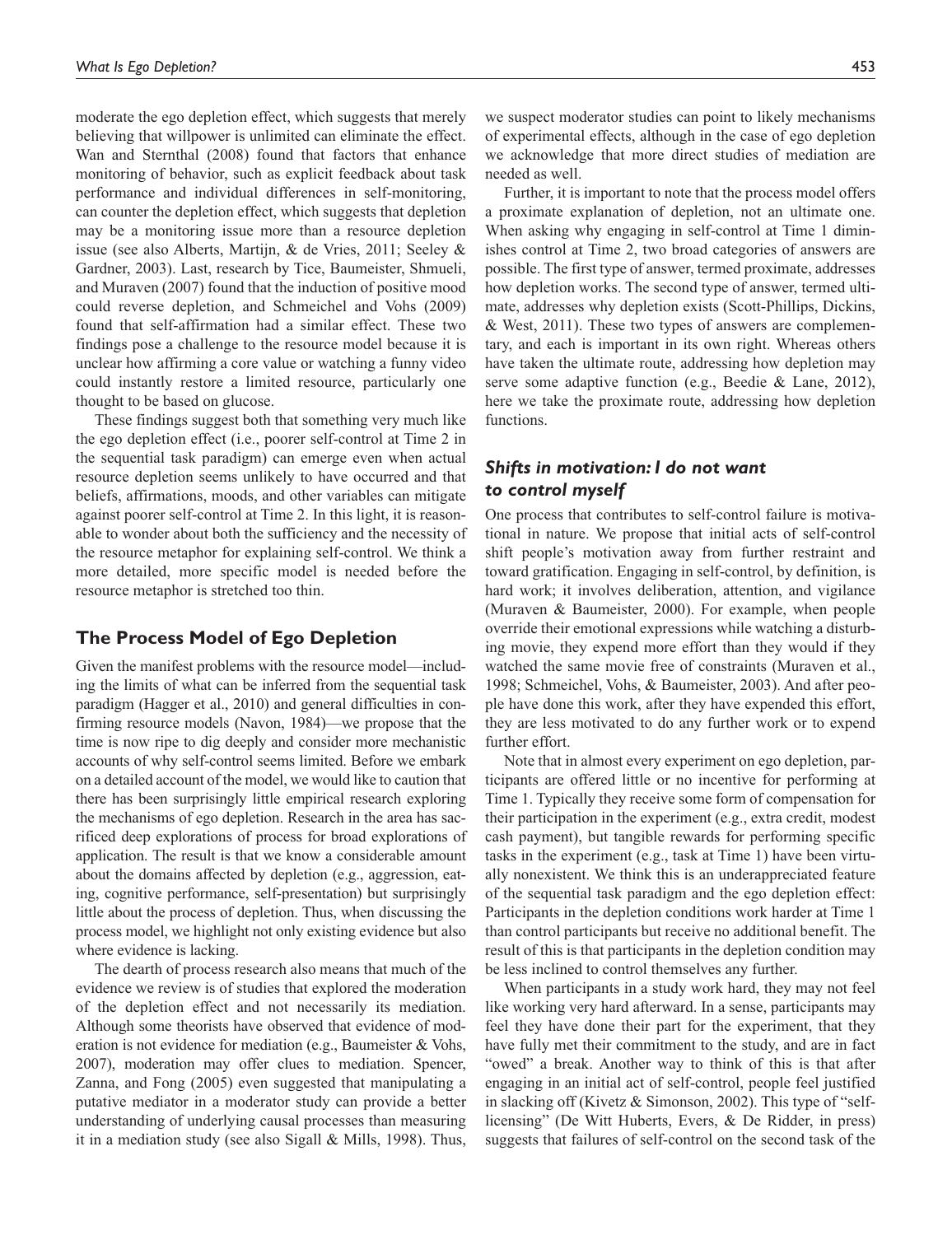sequential task paradigm may not reflect a deficit in some central self-control resource—they may instead reflect motivational deficits or self-justified indulgences. The point here is that expending initial effort demotivates people from expending further effort. So the first step intervening between selfcontrol at Time 1 leading to self-control failure at Time 2 is that people become unmotivated to regulate themselves; it is not that they cannot regulate but that they choose not to regulate.

This idea is consistent with an emerging evolutionary account of glucose and resource allocation (Beedie & Lane, 2012). This new formulation does not challenge glucose's importance in the control of behavior (cf. Kurzban, 2010; Molden et al., in press) but challenges the notion that selfcontrol failure is the result of a lack of glucose available in the bloodstream. Instead, this formulation suggests that glucose is readily available in the brain and body but that its allocation depends on the person's motivational state. When a person is not motivated to engage in a specific behavior, glucose will not be allocated to engage in that behavior.

Support for motivation as a key element of the ego depletion effect was first uncovered by Muraven and Slessareva (2003), who found that although engaging in self-control at Time 1 indeed depleted self-control at Time 2, depletion was overcome when participants were offered incentives (e.g., money) for performing self-control at Time 2. Motivation, in other words, moderated the typical depletion effect observed in the sequential task paradigm.

Muraven, Shmueli, and Burkley (2006) further found that ego depletion was dependent on whether participants expected to perform a demanding task in the future (see also Tyler & Burns, 2009). When participants expected to engage in three sequential tasks, they slackened effort on the second of these tasks compared with when they expected only to engage in two sequential tasks. The implication is that participants strategically applied and withheld effort on the second task, depending on what they expected to do next. When they expected to work hard at some future time, they were motivated to conserve their effort on the current task. So what appears to be depletion of a limited resource may actually be the motivated and strategic withholding of effort.<sup>2</sup>

By indicating that motivation moderates depletion, these lines of research suggest that motivation—but not necessarily the presence or absence of some central volitional resource influences self-control outcomes. Given that underlying processes can be understood through experimental moderation (Sigall & Mills, 1998; Spencer et al., 2005), these results can be taken as evidence that motivation is part of the process. They hint at the possibility that engaging in control at Time 1 may lower the motivation to engage in control at Time 2 and shift motivation toward engaging in something more gratifying.

For example, when dieters restrain themselves on an initial task, they are more likely to subsequently overeat (Vohs & Heatherton, 2000). Is this evidence that initial acts of control deplete dieters' self-control resources, leaving them unable to restrain their desires to eat? Or is it also possible that after working hard on an initial task that the dieters simply did not feel like regulating their impulses, preferring to gratify themselves instead? Similarly, past research indicates that initial acts of control lead people to spend less time on ensuing tasks that are physically demanding, for example, squeezing a handgrip exerciser (Inzlicht, McKay, & Aronson, 2006; Muraven et al., 1998) or submerging one's hand in very cold water (Schmeichel & Vohs, 2009). Do these studies provide evidence that initial acts of control deplete some central volitional resource, leaving people incapable of long bouts of physical endurance? Or is it also possible that after engaging in initial acts of control, participants feel they have worked hard enough and justify withholding effort on yet another difficult task, preferring to gratify some more pressing desire (e.g., finishing the experiment)? Many—if not all—of the depletion findings can be interpreted in this light, but the extant findings do not adequately distinguish between reduced ability versus reduced motivation.

So what is the evidence that engaging in control at Time 1 directly diminishes the motivation to further regulate? Although mediation can be tested by experimentally manipulating a putative mediator such as motivation, it would also be desirable to measure motivation. To our surprise, we found only one published study that bothered to measure engagement with the Time 2 task (Muraven, Rosman, & Gagne, 2007, Study 3), and this study examined only self-reported engagement and interest in the Time 2 task, not the motivation to self-regulate on the task. Nonetheless, this study failed to find a significant difference in self-reported engagement between those who did and those who did not exert self-control on the Time 1 task. Although the null result suggested similar levels of interest and engagement in the two conditions, this study's status as the sole attempt to measure the motivation to exert self-control as a process variable points to a significant gap in the literature.

Clearly, more research is needed to examine the possibility that depletion is mediated by lower motivation to regulate. For example, of the handful of studies that have included motivational incentives, none have offered motivational incentives for the Time 1 task. There is reason to think that being rewarded for exerting self-control on Task 1 may motivate good performance on that task (Eisenberger, 1992) and lead to no depletion or even enhanced performance on the Time 2 task (e.g., Converse & DeShon, 2009). Here is one avenue for future research that could further elucidate motivational aspects of the depletion effect. We urge researchers to measure and manipulate motivation, especially the motivation to exert selfcontrol, in addition to measuring behavior, and to do so by complementing simple measures of self-reports by using the full range of tools available in the social cognitive affective neuroscience toolbox. On the basis of the process model of depletion, we would expect that participants who exercised self-control on Task 1 would report less motivation to perform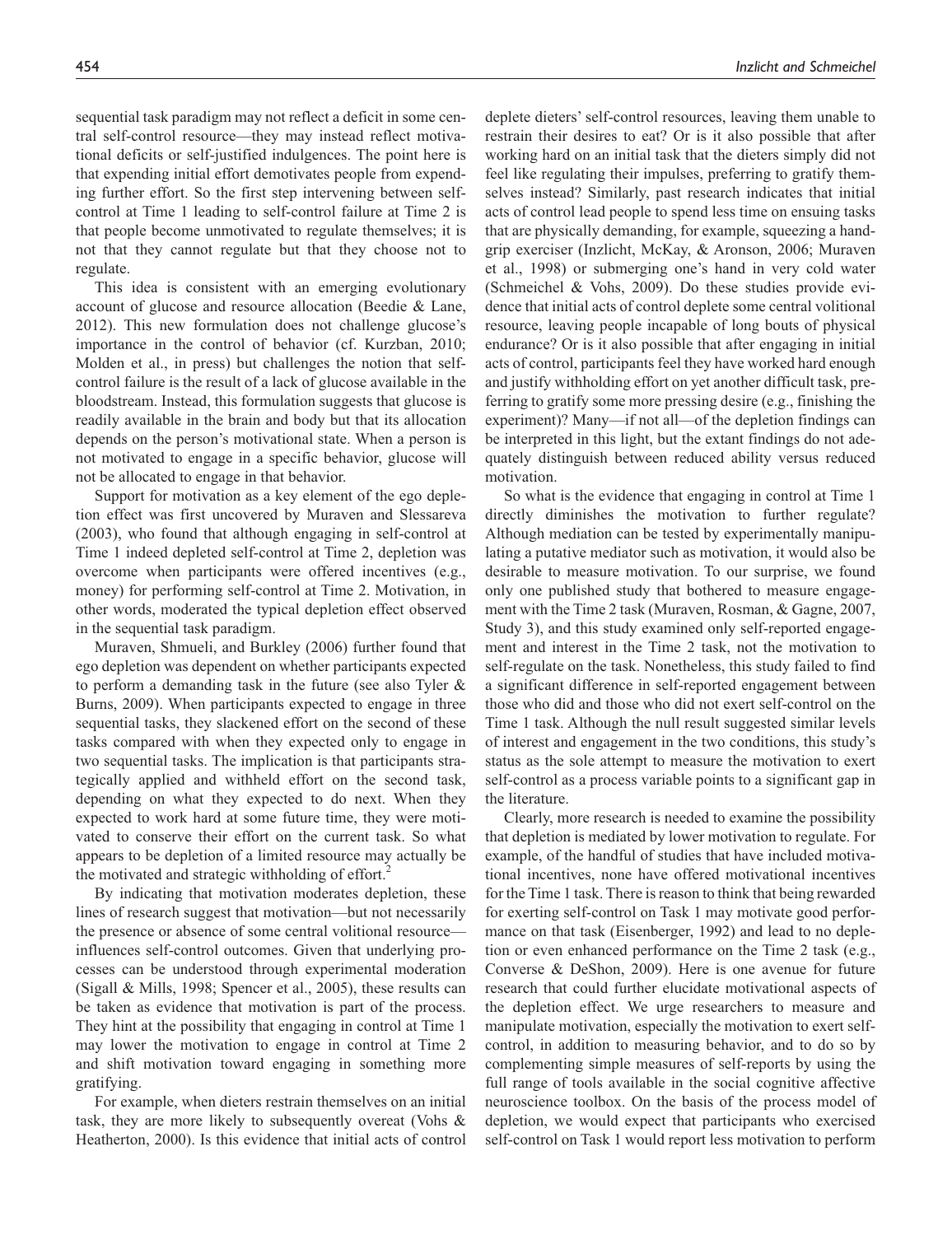well on Task 2 and may show more subtle signs of reduced motivation to exert control on Task 2 (e.g., less pupil dilation, less energy mobilization as assessed by cardiac and skin conductance reactivity).

# *Shifts in motivation: I want to go with my gut*

We do not mean to suggest that people are completely demotivated after exerting self-control on Task 1. Indeed, several experiments have found that exerting self-control increases subsequent behaviors that are widely assumed to reflect strong motivation, including aggressive behavior, cigarette smoking, and alcohol consumption (Muraven, Collins, & Neinhaus, 2002; Shmueli & Prochaska, 2009; Stucke & Baumeister, 2006). Rather, we propose that depleted individuals exhibit a shift in motivational orientation. They become less inclined to control themselves, and at the same time they become more apt to act on impulse.

Self-control can be construed as a competition between two opposing forces: the force that motivates the expression of an impulse (i.e., impulse strength) versus the countervailing force that overrides the impulse (i.e., self-control strength). In this view, self-control succeeds when the impulse is relatively weak, when control is relatively strong, or through some combination of both of these factors (Heatherton & Wagner, 2011; Hofmann, Friese, & Strack, 2009; Strack & Deutsch, 2004). Conversely, failures of self-control may stem from strong impulses, weak control, or a combination of both factors.

Research on the resource model of self-control has focused on the control side of the equation, and the dominant interpretation of the ego depletion effect is that it represents a temporary reduction in self-control strength. But several findings in the ego depletion literature are open to the alternative interpretation that behavior at Time 2 represents increased impulse strength, rather than or in addition to reduced self-control strength.

For example, Inzlicht and Kang (2010) observed that coping with stereotype threat, believed to require self-regulatory resources (Inzlicht, Tullett, Legault, & Kang, 2011; Schmader, Johns, & Forbes, 2008; see Inzlicht & Schmader, 2011), causes participants to overeat ice cream later on. The authors interpreted their finding as evidence that performing the initial selfcontrol task reduces the capacity to control unhealthy food intake at Time 2, consistent with the limited resource model. But on logical grounds, it is also possible that performing the initial self-control task increased participants' motivation to consume delicious food. The behavioral outcome—more ice cream eaten—by itself is not sufficient to reveal whether weak control or strong impulses were the root cause.

We suspect that exerting self-control at Time 1 can lead to subsequent increases in impulse strength. Recent research by Schmeichel, Harmon-Jones, and Harmon-Jones (2010) confirmed this view by finding that approach-motivated impulses increase in strength under ego depletion. They reasoned that although several approach-motivated behaviors, such as eating and aggression, are frequent targets of self-control, some

approach-motivated behaviors should be relatively free from the influence of self-control because the person has no interest or inclination to control them. For example, although gambling for high-stakes winnings can reflect both low selfcontrol and high approach, gambling for low-stakes winnings (e.g., Monopoly money) reflects mainly approach motivation because there is no need to restrain such behavior. Indeed, Schmeichel and colleagues (2010) found that betting on lowstakes gambles was sensitive to variations in trait levels of incentive salience but not to variations in trait levels of selfcontrol. That is to say, individuals with higher (versus lower) approach motivation bet more often on low-stakes gambles, but individuals with higher self-control bet just as frequently as those with low self-control. Crucially, Schmeichel et al. (2010) found that exerting self-control at Time 1 increased betting on low-stakes gambles. This suggests that exerting self-control can increase an approach-oriented response even when self-control is seemingly irrelevant.

Several additional findings lend indirect support to the idea that exercising self-control increases approach-motivated impulse strength, though admittedly most of these suffer from the typical ambiguity of whether strong impulses or weak control is the culprit. For example, when engaging in self-control at Time 1 increases aggression at Time 2 (e.g., Stucke & Baumeister, 2006), is this because self-control exertion depletes people of the resource needed to restrain aggressive acts? Or is it because exertion increases anger, a strong approach-related emotion (Carver & Harmon-Jones, 2009)?

The first focused effort to distinguish the effects of prior control on subsequent impulse strength found evidence for stronger approach-motivated impulses (Schmeichel et al., 2010). Initial exertions of self-control motivate people to pursue incentives and possibly to experience all manner of incipient impulses more intensely. To our knowledge, this is the only series of studies that has bothered testing for an effect of selfcontrol exertion on subsequent strengthening of impulsive tendencies. More research is needed.

# *Shifts in attention: Do I need to control myself now?*

The second major process in the model concerns attention. As described in the previous section, we propose that after people engage in self-control, they become less motivated to engage in further control and instead become motivated to gratify their urges and desires. We further propose that this shift in motivation away from restraint and toward gratification is accompanied by a parallel shift in attention away from cues signaling the need to control and toward cues signaling the possibility of reward. Self-control failure in the sequential task paradigm may come about, in other words, because people fail to notice when control is actually needed. Ego depletion may be less a result of people being unable to exert control and more about changes in attention so that people fail to notice when control is actually required.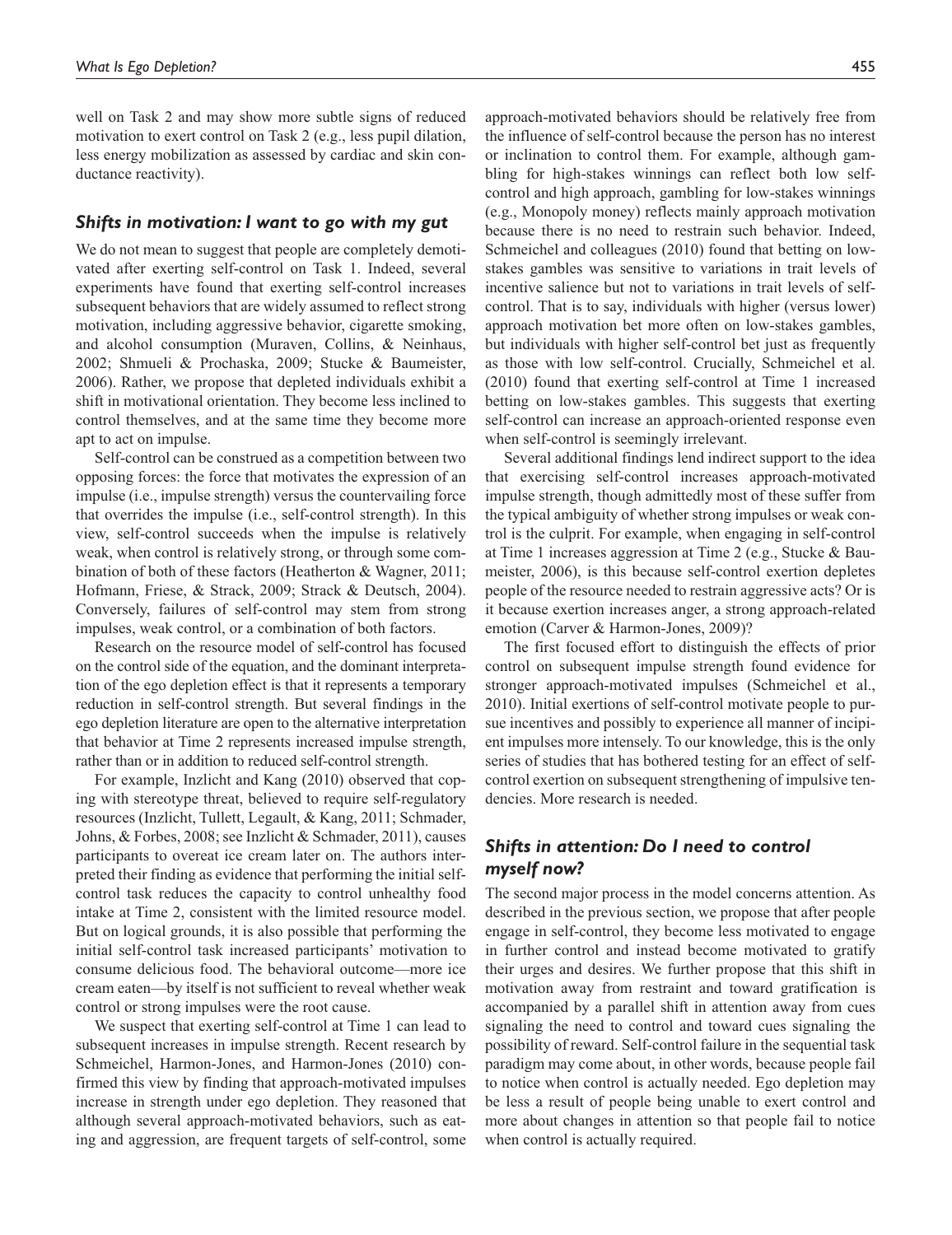We touched on the central role of monitoring in self-control earlier in this article, but here we provide a more complete account. A number of models posit a prominent role for attention in signaling when control is needed, most notably cybernetic models of control. Cybernetic or feedback loop models emphasize both the "motor" of self-control and a process that gets the motor started—a monitoring or attentional process (Wiener, 1948). Cybernetic models invariably imbue control with three components: (a) goals or standards, (b) comparators or monitors, and (c) effectors or operators. Goals or standards are desired set points or criteria; comparators or monitors attend to the current state of the environment to detect and alert for discrepancies or conflicts between goals and standards; and effectors or operators are the "motors" of selfcontrol that are called on to make corrections and adjustment to reduce the size of state or goal discrepancies.

Social and personality psychologists have elaborated on this structure, postulating, for example, test versus operating mechanisms in action control (Carver & Scheier, 1981) or monitoring versus operating processes in thought control (Wegner, 1994). Similarly, neuroscientists have described cognitive control as relying on two separate neural systems that operate once a goal has been established. The first, described as a conflictmonitoring or error-detecting system (Botvinick, Braver, Barch, Carter, & Cohen, 2001; Gehring, Goss, Coles, Meyer, & Donchin, 1993; Holroyd & Coles, 2002), monitors ongoing behavior and is sensitive to conflicts between intended and actual responses. When a discrepancy is detected, this information is passed to the second regulatory system, which implements the desired response while suppressing incompatible responses. Neuroimaging studies have suggested that the monitoring and control systems are implemented by the anterior cingulate cortex (ACC) and the prefrontal cortex, respectively (e.g., Dehaene, Posner, & Tucker, 1994; Heatherton & Wagner, 2011; Kerns, Cohen, MacDonald, Stenger, & Carter, 2004).

According to cybernetic models, then, self-control can fail because of problems with the motor of control, such as when a person does not have the ability to regulate his or her impulses. In addition, self-control can fail because of problems with the monitoring system, such as when individuals fail to notice a discrepancy between their current state and their standards or goals. For example, when people make more errors on the Stroop task after an initial act of control (Johns et al., 2008), it could be because they were unable to override their prepotent word-reading response, or it could also be because they stopped paying attention to their goal of naming the color of words (but not reading them). Although both operating and monitoring processes are important, the monitoring process is thought to be especially important because without it control would not be engaged in the first place (Botvinick et al., 2001). The resource model of self-control has focused on the operating process and has generally neglected the monitoring process (Robinson et al., 2010; Wan & Sternthal, 2008). The process model acknowledges the importance of the monitoring process, suggesting that initial acts of control lead to failures of attention,

more specifically a neglect of the self-control goal at hand (Kane & Engle, 2003), thereby contributing to subsequent selfcontrol failures.

But why should engaging in an initial act of control affect attention in such a way? As we discuss in detail below, shifts in motivation and attention are interdependent and iterative processes. One way that self-control at Time 1 affects attention, then, is through its related effects on motivation: When people are less motivated to regulate and more motivated to indulge, they may pay less attention to cues signaling the need for control and more attention to cues signaling reward. Engaging in prolonged periods of self-control at Time 1 may also entrain a specific kind of mindset that facilitates success at the Time 1 task but also spills over to directly influence attention at Time 2. This entrained mindset can facilitate control when the Time 1 and Time 2 tasks are similar, but it disrupts subsequent control when the two tasks differ (Dewitte, Bruyneel, & Geyskens, 2009; Wan & Agrawal, 2011). The bulk of studies on resource depletion use different forms of self-control in each part of the sequential priming task, suggesting that the typical ego depletion study may disrupt attention through the costs associated with switching between mindsets or tasks (Monsell, 2003).

Research by Inzlicht and Gutsell (2007) supports the attentional disruption view by suggesting that initial exertions of self-control dull the monitoring system that is responsible for getting self-control started. They found that the neural system that monitors for discrepancies between goals and current states is weakened after initial acts of control and in fact mediates the ego depletion effect. Specifically, Inzlicht and Gutsell (2007) examined the impact of self-control at Time 1 on the error-related negativity (ERN), an evoked brain potential thought to be generated by the ACC and theorized to be a neural correlate of the monitoring system (Botvinick et al., 2001; Dehaene et al., 1994; Falkenstein, Hohnsbein, & Hoormann, 1990; Gehring et al., 1993). The ERN is evoked when people make errors on speeded reaction time tasks. Although there is considerable debate about the significance of the ERN (e.g., Inzlicht & Al-Khindi, in press; Weinberg, Riesel, & Hajcak, in press; Yeung, 2004), many agree that it reflects some aspect of a performance or conflict monitoring system and therefore is important for self-control (e.g., Yeung, Botvinik, & Cohen, 2004).

In their study, Inzlicht and Gutsell (2007) found that participants who engaged in self-control at Time 1 showed poorer attentional control on the Stroop task at Time 2. Crucially, participants in the depletion group also exhibited depressed ERN amplitudes when making errors on the Stroop task, and these lower ERNs mediated the effect of depletion on poor attentional control. What this suggests is that depletion weakens monitoring of self-control failures; it blunts attention, leading to a kind of goal neglect, so that people are less likely to notice instances when regulation and control are required. In short, depletion dulls the systems that monitors for discrepancies between desired and current states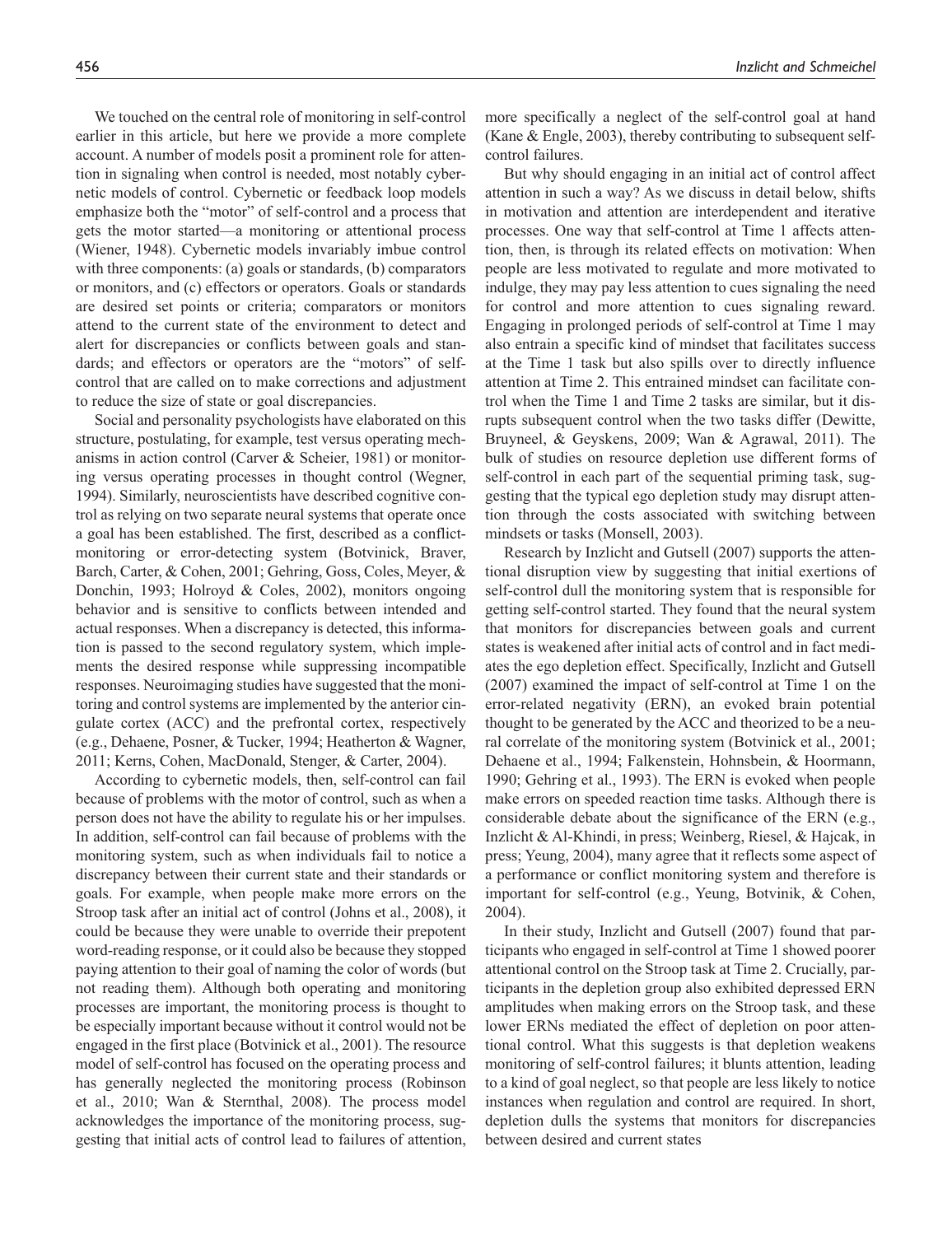To our knowledge, this is the first focused attempt to probe the attentional—and attendant emotional (Inzlicht & Al-Khindi, in press)—repercussions of ego depletion. This study suggests that initial exertions of self-control dull the attentional system that is responsible for getting self-control started. Other data lend indirect support to this suggestion. Using a moderator approach, Wan and Sternthal (2008) found that performance feedback eliminated the typical ego depletion effect. If we consider performance feedback as a kind of external cue that signals discrepancies between desired and actual levels of performance, this finding suggests that getting people to pay attention to the self-control demands of a situation can prevent self-control failure at Time 2. Other factors that similarly hone attention moderate depletion in the same way. For example, both individual differences in self-monitoring (Seeley & Gardner, 2003; Wan & Sternthal, 2008) and situational changes in self-awareness (Alberts et al., 2011) moderate the effect of self-control exertions on subsequent performance. Although some might argue that these sorts of findings merely indicate that attention moderates depletion, there are good reasons why they might also indicate that attention mediates the effect (Spencer et al., 2005).

Taken together, these studies indicate that when people exert self-control at Time 1, they are less likely to attend and react at Time 2 to cues suggesting that self-control is needed. For example, when engaging in self-control at Time 1 leads to more alcohol consumption among men about to take a driving test (Muraven et al., 2002), is this because people's selfcontrol resources are depleted? Or is it because these men did not properly attend and react to the fact that consuming alcohol could make them poorer drivers? Clearly, more research is needed to shed light on these questions.

#### *Shifts in attention: I see rewards*

We do not mean to imply that depletion weakens attention more generally. Rather, we propose that depletion leads to a shift in attention away from signs of goal conflict and discrepancy and instead toward signs of possible reward and gratification. According to revised reinforcement sensitivity theory (Corr, 2008; Gray & McNaughton, 2000), behavior depends on three underlying attentional and motivational systems. One is the behavioral activation system, which is strongly related to approach motivation; second is the fight–flight–freeze system, which mediates reactions to aversive stimuli; third is the behavioral inhibition system (BIS), which is sensitive to conflicts that arise within and between the other two systems and is conceptually and empirically related to the conflict monitoring system discussed above (Amodio, Master, Yee, & Taylor, 2008). According to the joint subsystems hypothesis (Corr, 2008; Nash, Inzlicht, & McGregor, 2012), the system attuned to cues for goal conflict has a reciprocal relationship with the system attuned to cues for approach. This implies that when depletion dampens the conflict monitoring system

(Inzlicht & Gutsell, 2007), it may amplify attention to cues for approach.

One of the consequences of depletion-dampened BIS (Inzlicht & Gutsell, 2007) might be that people will become more sensitive to rewards; they might attend more to immediate gratification or any signal that reward is possible. For example, when depleted participants are presented with an array of consumer products (Vohs & Faber, 2007), they may overlook the fact that they could save their money for other occasions and instead focus on the attractiveness of the products and overspend on them as a result. In short, by weakening an attentional system sensitive to goal conflicts, depletion may strengthen the attention system sensitive to reward and pleasure.

Recent research by Schmeichel and colleagues (2010; Study 3) is consistent with this view, insofar as they found that depletion heightens attention to reward-related stimuli. In this study, participants engaged in a writing task at Time 1, with participants in the depletion group being asked to engage in controlled writing (e.g., no use of words with the letters "A" or "N") versus free writing for participants who wrote without restrictions. At Time 2, all participants were then exposed to visual symbols that are associated with reward (a dollar sign) or to symbols not associated with reward (a percent sign) and asked to make quick identity judgments about these symbols. Results indicated that exerting self-control at Time 1 led participants to more accurately perceive and detect the dollar signs but not percent signs, relative to participants who had not previously exercised self-control. Depletion, that is, facilitated the perception of a symbol associated with a prominent reward—money—but did not facilitate the perception of a symbol that was not associated with reward. It is not the case that exercising self-control improved perception generally; rather, only the perception of the reward-relevant symbol was improved. As far as we know, this is the only study examining attention to reward-relevant stimuli after initial self-control exertion.

It is important to note that although there is evidence that depletion dampens attention to cues signaling the need for control (Inzlicht & Gutsell, 2007) and heightens attention to cues signaling reward (Schmeichel et al., 2010), we know of no evidence that depletion heightens attention to reward cues because it dampens attention to control cues. Future work is therefore needed to test our attention shifting hypotheses, with designs that capture the interaction between attention dampening and intensifying effects. As with our shifting motivation hypothesis, we urge researchers to explicitly test for the effects of depletion on attention and to do so by moving beyond self-report.

#### *Interaction between motivation and attention*

In sum, we propose that two interrelated and iterative processes mediate the effect of self-control exertion at Time 1 on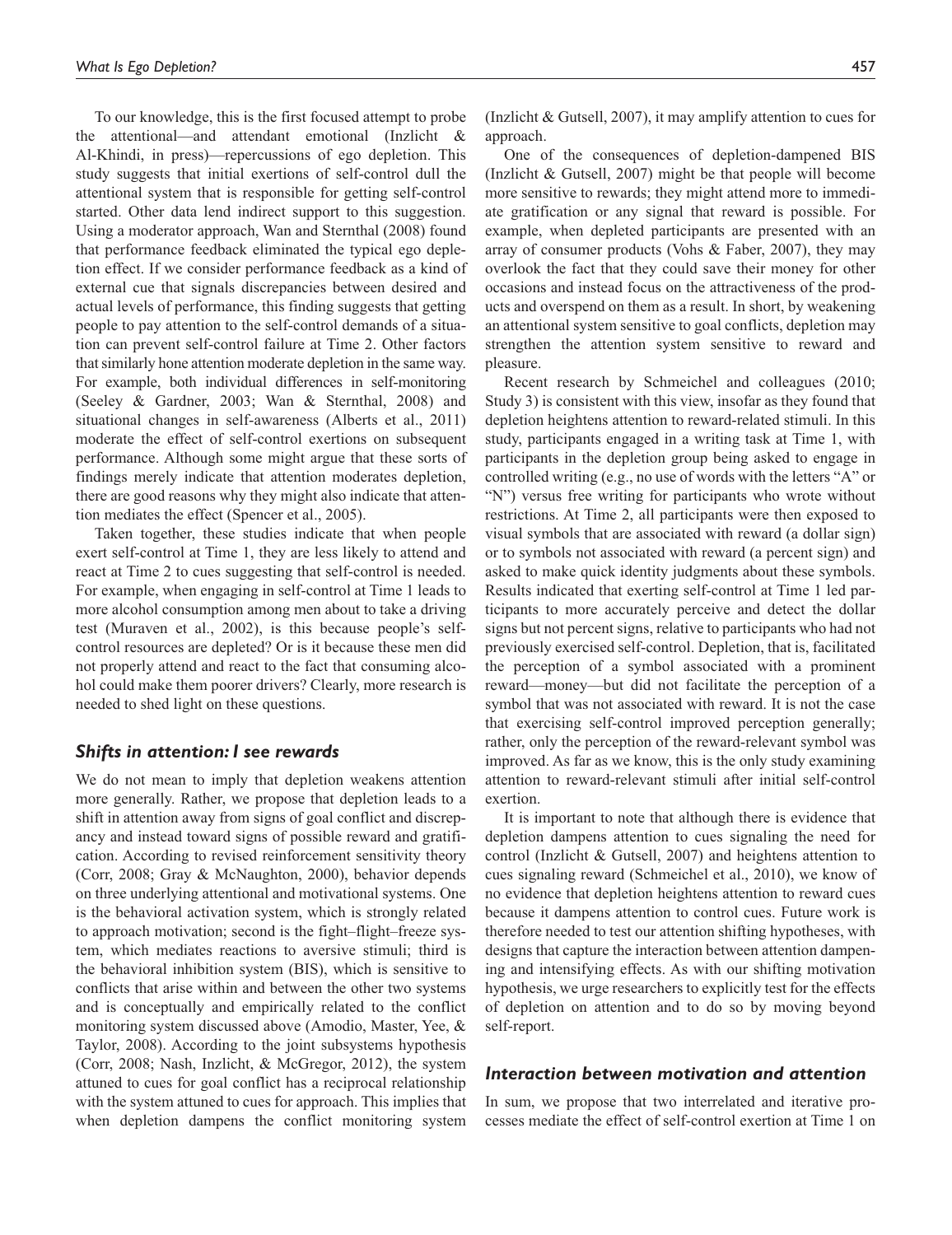When people become motivated to perform a task, they show increased signs of brain-implemented performance monitoring. For example, paying participants with cash incentives (Hajcak, Moser, Yeung, & Simons, 2005), closely monitoring the accuracy of their performance (Gehring et al., 1993), or giving them a choice to perform an intrinsically interesting task (Legault & Inzlicht, 2012)—all of which effectively increase task motivation—can all boost the functioning of the ACC-generated performance-monitoring system, as measured by the ERN. Conversely, when participants feel unmotivated to perform a task, they show signs of dulled performance monitoring (Legault & Inzlicht, 2012). Motivation, then, directly influences the operation of the attentional system that initiates control. When people become depleted by working on a task continuously for 2 hr, they show less brain-implemented performance monitoring; but once they are motivated by cash incentives, their performance monitoring rebounds to predepletion levels (Boksem, Meijman, & Lorist, 2006). So here is evidence that (a) depletion affects the monitoring system, (b) motivation counteracts depletion, and (c) motivation sharpens monitoring.

Although we have cast the process as shifts in motivation leading to shifts in attention, the reverse order of causation is also possible, with attention affecting motivation (see Mann & Ward, 2007). For example, when a person's attentional resources become narrowly focused on goal-violating central cues in the environment (e.g., when dieters are seated in front of photographs of delicious food), they become motivated to indulge themselves. In contrast, when they become focused on goal-enhancing cues (e.g., when dieters are seated in front of a scale), they become motivated to inhibit their impulses (Mann & Ward, 2007). In theory, if people attend less to cues signaling the need to control and more toward cues signaling the possibility of reward, they might show attendant shifts in motivation away from further control and toward the gratification of impulses. In short, we suspect that the effects of depletion on attention and motivation are iterative, but clearly, more research is needed to verify this claim.

# **Integrating the Process Model With Other Models and Findings**

Our goal in presenting a process model of ego depletion is to move research about self-control and its depletion in the direction of a more precise, mechanistic account. The process model may not be as elegant as the original resource model, but by sacrificing simplicity, we suggest that it can not only account for more findings—especially the ones at odds with

the original resource model—but also allow for integration with other, complementary models of self-control.

## *Accommodating conflicting results*

A growing number of findings are difficult to reconcile with a strict resource model (e.g., Ackerman, Goldstein, Shapiro, & Bargh, 2009; Clarkson et al., 2010; Dahm et al., 2011; Job et al., 2010; Tice et al., 2007; Wan & Sternthal, 2008). Although a thorough review of these discrepant findings is beyond the scope of the current review, we discuss three to illustrate how the process model can accommodate them.

Job and colleagues (2010) mounted perhaps the most serious challenge to the resource model when they found that personal theories of willpower—whether people think willpower is limited versus unlimited—moderate the effect of Time 1 exertion on Time 2 performance. In a series of studies combining both correlational and experimental designs and both labbased and field studies, Job and colleagues (2010) found that when people believe willpower is fixed and limited, their performance is diminished at Time 2, as is the typical depletion pattern. However, when people believe willpower is selfrenewing, they are not so easily depleted and capably exert self-control in the Time 2 task. Job and her colleagues suggested that self-control is what you make of it, that willpower is "in your head."

The evidence that willpower beliefs moderate the ego depletion effect challenges the original formulation of the resource model because it suggests that there is no special resource underlying self-control. But shifts in motivation, as assumed by the process model, can account for those findings. Personal theories of the self dramatically affect motivation (Dweck, 2000), and we suspect that personal theories of the nature of willpower are no different. Specifically, people who think that willpower is limited may be on the lookout for internal signs of depletion or fatigue, and when they detect such signs, they might slacken their motivation and stop exerting effort at self-regulation altogether. People who believe willpower is not so limited, conversely, may notice signs of being tired but interpret them as cues to work harder to get the job done. In short, we construe the findings that personal theories can moderate ego depletion as falling under the broader category of self-control exertion hindering subsequent motivation to exert control.

We offer a similar interpretation of the results of Clarkson and colleagues (2010). These researchers found that people's subjective appraisals of the effort they had exerted at Time 1 was more important in determining self-control at Time 2 than the actual amount of effort exerted at Time 1. As with Job et al.'s (2010) findings, beliefs about one's own mental capacity determine self-control performance. This runs counter to the notion that self-control relies on some limited energy source. Here again, our process model can accommodate these results under the broader category of motivation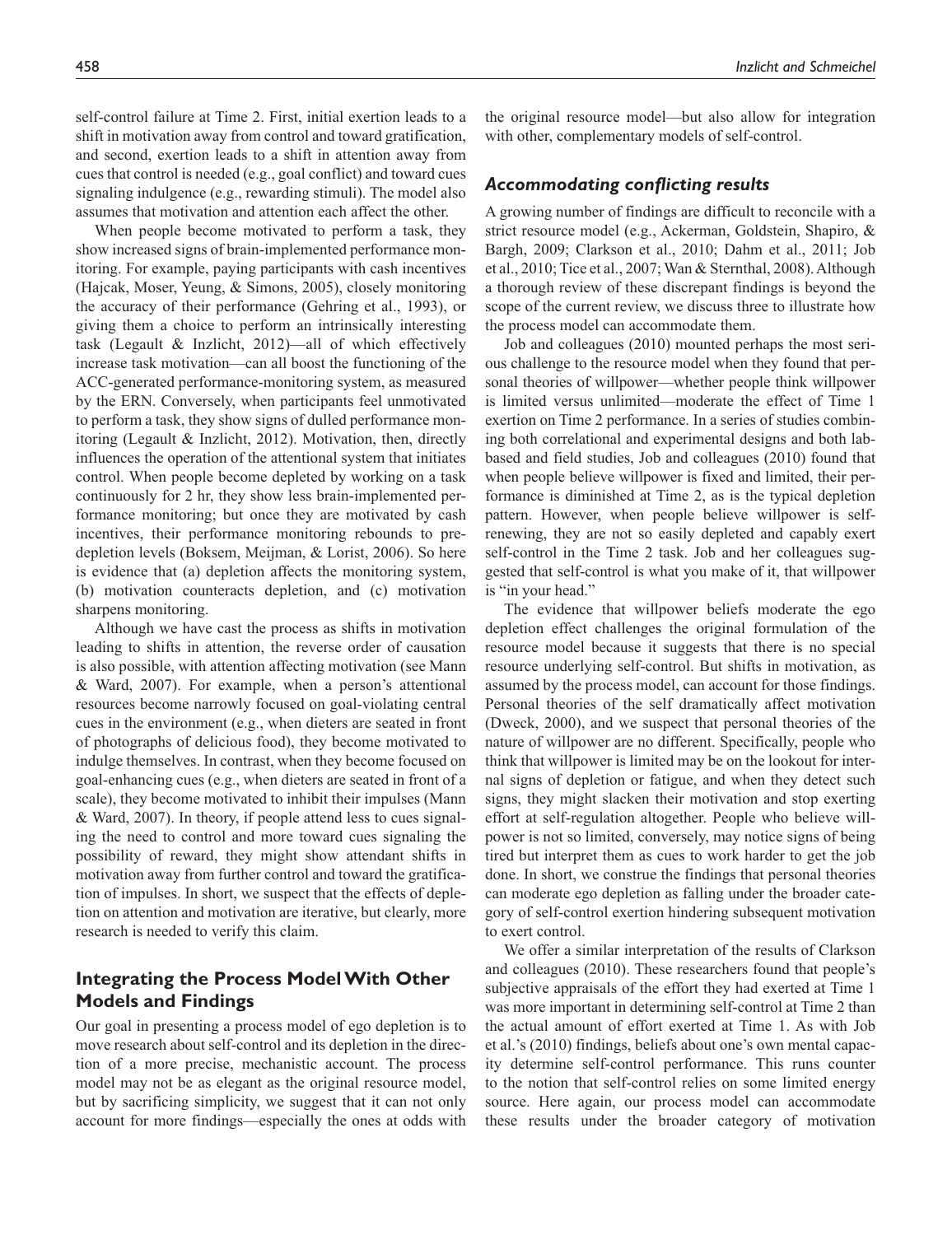affecting control. When people appraise themselves as having few volitional resources (even if they did not previously exert self-control at Time 1), they might slacken self-regulatory efforts and instead be motivated to please their more pressing desires. In contrast, when people appraise themselves as having lots of volitional resources (even if they did in fact exert themselves at Time 1), they might not feel like they are "owed" a break and so remain committed to the experiment and continue to work as hard as they can.

Further, Schmeichel and Vohs (2009) presented additional findings that are difficult to reconcile with the original conceptualization of the resource model. In a series of studies, they found that self-affirmation could stem the ego depletion effect. Specifically, Schmeichel and Vohs (2009) found that participants who engaged in control at Time 1 did not show the typical depletion effect at Time 2 if they were given the opportunity to think and write about their most cherished value in the interim between the two tasks. This evidence challenges the resource model because it is unclear how thinking about a cherished value can instantly change the amount of self-control "energy" available to participants.

By proposing that depletion dulls attention to self-control cues and heightens impulsivity, however, the process model can account for these findings. Self-affirmation heightens the degree to which people attend and react to self-control failures; self-affirmation also buffers approach motivation. New research indicates that self-affirmation kick-starts the same monitoring system (Legault, Al-Khindi, & Inzlicht, in press) and dampens the same approach system (Crowell, Nikitin, & Schmeichel, 2012) that are implicated by the process model. Self-affirmation, that is, amplifies the same ACC-generated conflict monitoring system (i.e., the ERN) that is reduced by depletion (Inzlicht & Gutsell, 2007); it also reduces the same approach-motivated responding that is amplified by depletion (Schmeichel et al., 2010). Self-affirmation may thus counteract depletion by getting people to attend to instances when self-control is required and by curbing impulsive desires, which is an interpretation that is perfectly aligned with the process model.

### *Integrating other models*

Self-control is a broad construct, and models of self-control abound (Vohs & Baumeister, 2011). A thorough review of even some of these models is beyond the scope of the present review. Nonetheless, because we believe there is value in integrating models and theories so as to gain unified views of important psychological constructs (e.g., Hofmann, Schmeichel, & Baddeley, 2012; Proulx, Inzlicht, & Harmon-Jones, 2012), we briefly sketch two models of self-control and describe how they may be seen as complementary to our own process model.

According to the attentional myopia model of self-control (Mann & Ward, 2004, 2007; Ward & Mann, 2000), selfcontrol failure can occur when attention becomes too narrowly

focused on central cues in the environment at the expense of focusing on more peripheral cues. This "attentional myopia" can lead to self-control failure whenever salient cues promote a behavior that violates self-standards. For example, one reason smokers fail to quit is because under certain situations their attention becomes so constrained that they have a hard time training their attention away from goal-violating cues in the environment (e.g., an advertisement depicting an attractive woman smoking a cigarette). We view the attentional myopia model as in line with our process model. Specifically, we suggest that self-control fails at Time 2 partly because of shifts in attention away from cues signaling the need for control and toward cues signaling the possibility of reward. Consistent with the attentional myopia model, then, our process model also recognizes that attentional shifts contribute to self-control failure.

The second related model comes from research on selflicensing and related phenomena (Kivetz & Simonson, 2002; Mukhopadhyay & Johar, 2009). This research suggests that people fail to engage in self-control not because they cannot control themselves but because they choose not to. For example, when cruise ship vacationers overindulge at the midnight buffet despite their long-standing goal of losing weight, it is unlikely that a day of rest and relaxation left them depleted of volitional resources. So why did they overeat? According to research on self-licensing, despite having the self-control capacity to overcome their desires, these vacationers may overeat because they willingly abandoned their weight loss goal. In other words, they justified overeating (e.g., "I'm on vacation!") and permitted themselves to indulge (De Witt et al., in press). As with the attentional myopia model above, we understand self-licensing as very much in line with our own process model. In particular, we recognize that self-control failure stems from motivational deficits. When people self-license, they allow themselves to indulge. That is, they shift their motivation away from restricting and toward gratifying themselves. This identical motivational shift plays a key role in the process model.

### **Blueprint for Future Research**

We close our review by offering suggestions for future research that we hope will guide the field in testing the process model but also in exploring mechanistic explanations of depletion more generally. In conducting our review, we were surprised at how few studies in the relevant literature have incorporated measures of process. For example, although a number of researchers have implied that depletion dampens motivation to exert control (e.g., Beedie & Lane, 2012; Muraven & Slessareva, 2003), we know of only one study that has actually tested this prediction directly (Muraven et al., 2007). This needs to change. Our first recommendation to researchers, therefore, is to measure process variables, especially those implicated by the process model: motivation to restrain and approach and attention to cues for control and reward.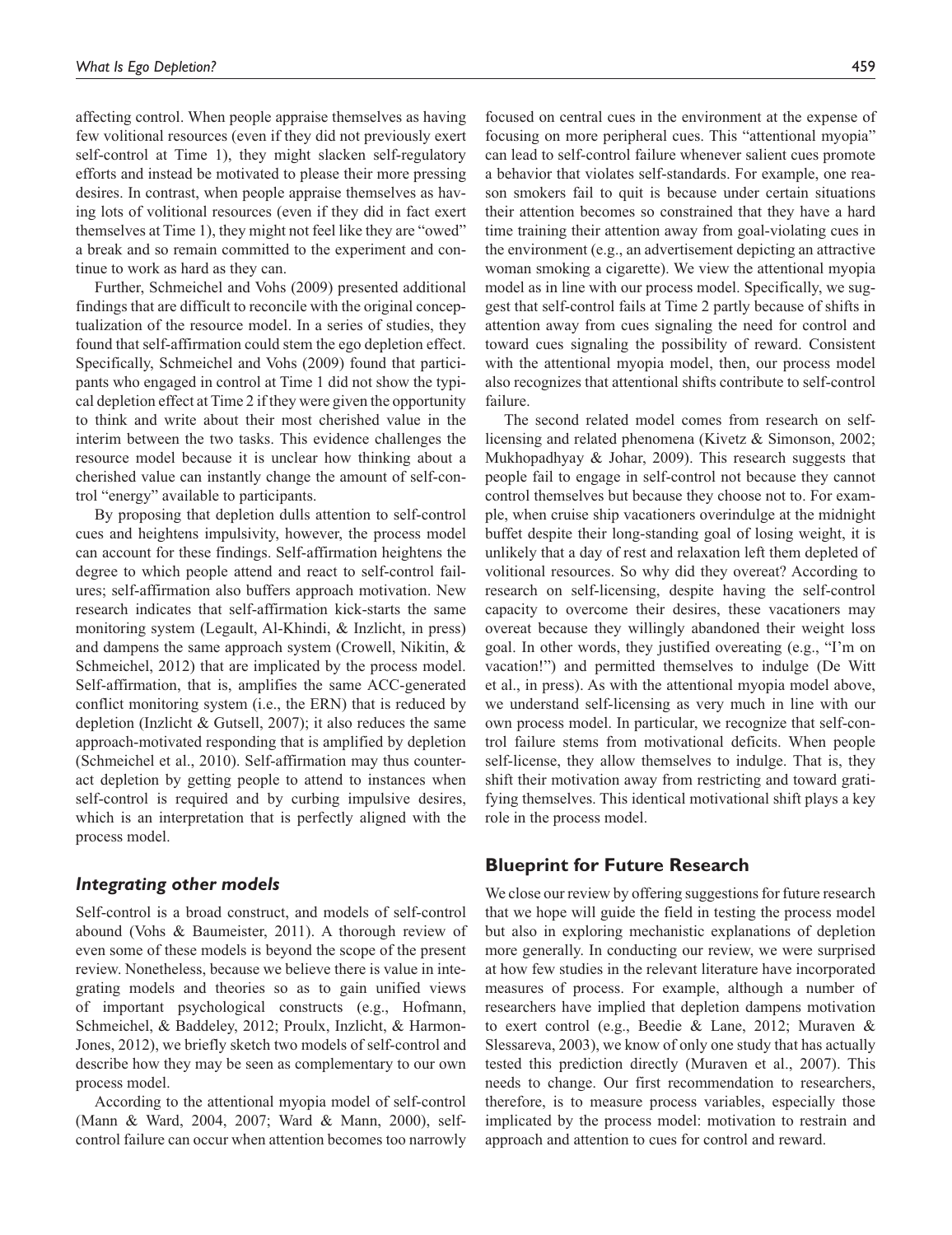We also recommend that researchers measure process variables outside the confines of the sequential task paradigm. Measuring a process variable after the Time 1 task but before the Time 2 task might allow for the calculation of statistical mediation, but such designs say less about process than is commonly assumed (e.g., Fiedler, Schott, & Meiser, 2011). They may also discourage the kinds of designs and measurements that could prove more fruitful for understanding process. For example, if one wants to test the process model prediction that depletion dulls the monitoring system and transfers attention from one type of environmental cue to another, one could assess attention on the dot-probe task after participants have exerted themselves at Time 1. If one relied solely on the sequential task paradigm, however, one may test these predictions only by using quicker and less cumbersome measurement techniques, such as self-report. We note that of the few extant studies that have successfully tackled process, a number have strayed from the sequential task paradigm (e.g., Schmeichel et al., 2010).

Measuring process is not enough, however. Some processes may prove difficult to measure directly (e.g., motivation to regulate), and thus manipulating putative process variables is equally important (Spencer et al., 2005). Indeed, moderator studies have greatly informed the process model. We recommend that researchers continue to pursue this strategy but also consider how their moderators might inform process, especially those invoked by the process model. For example, we predict that experimentally manipulating attention toward and away from self-control cues on the Time 2 task (e.g., Mann & Ward, 2004) would moderate depletion and thus inform questions of process.

Further, we recommend that researchers take an individual differences approach to mediation. As with moderator studies, individual difference studies can shed light on the core processes underlying how engaging in self-control at Time 1 hinders control at Time 2. Although a number of studies have examined how trait self-control moderates depletion (e.g., Dvorak & Simons, 2009; Gailliot, Schmeichel, & Maner, 2007), very few have examined broader types of personality traits (Hagger et al., 2010). This is unfortunate because an analysis of how various individual differences can moderate depletion can offer deep insight into mechanism. We therefore encourage researchers to consider a broad set of individual difference moderators, especially those that relate to motivation and attention.

# **Conclusion**

Self-control appears to operate on the basis of a limited inner resource or strength. We both admire and have contributed to the corpus of evidence in support of the limited resource view, namely, research on the ego depletion effect. In the current review, we have proposed a more mechanistic, less metaphorical account of ego depletion that is intended to advance research on this vital topic. Our goal in presenting a process

model of ego depletion is to move research beyond elaborations of the breadth of the phenomenon and toward an elaboration of its core processes. That self-control exertion at Time 1 affects self-control at Time 2 has been replicated over 100 separate times. Now we need to gain a more precise understanding of why that is.

The process model can account for several findings that have challenged the need to invoke inner resources to explain self-control failure. In our view, exerting self-control at Time 1 reduces success at self-control at Time 2 by initiating shifts in motivation and attention that conspire to reduce self-control and increase immediate gratification. The implication of the model is that poorer self-control at Time 2 is best explained by reduced motivation to exert control, reduced attention to cues signaling a need for control, increased motivation to act on impulse, and increased attention to reward-relevant cues. Furthermore, we emphasize that these precursors to self-control failure can be influenced by prior exertions of self-control as well as by other factors. Our model thereby fits nicely with other prominent approaches to the study of self-control that have little or nothing to do with limited resources.

Rather than stretching the resource metaphor thin to explain all the relevant findings, we have attempted to develop a more precise account of the cognitive, affective, and motivational consequences of self-control exertion. It is our hope that such a model advances research and theory on self-control and opens up new avenues for combating self-control failure.

#### **Acknowledgments**

We thank Jennifer Gutsell, Lisa Legault, Jason Plaks, Elizabeth Page-Gould, Bill von Hippel, and Naomi Sarah Ball for valuable insights.

#### **Declaration of Conflicting Interests**

The authors declared that they had no conflicts of interest with respect to their authorship or the publication of this article.

#### **Funding**

This research was supported by grants from the Canada Foundation for Innovation, the Ontario Ministry of Research and Innovation, the Social Sciences and Humanities Research Council to Michael Inzlicht, and the National Science Foundation (BCS-0921276) to Brandon J. Schmeichel.

#### **Notes**

1. A Google Scholar search for this paper on May 8, 2012, revealed 1,303 unique hits.

2. The resource model has been stretched to accommodate such results by suggesting that initial acts of self-control only partially deplete the resource and that ego depletion occurs because people are unwilling to draw further from their reserves (Baumeister & Vohs, 2007). This "energy conservation" account is, at the very least, consistent with the view that diminished motivation to engage in selfcontrol moderates depletion (Hagger, Wood, Stiff, & Chatzisarantis, 2010). We suspect that it may also be consistent with the view that it mediates depletion (Spencer, Zanna, & Fong, 2005).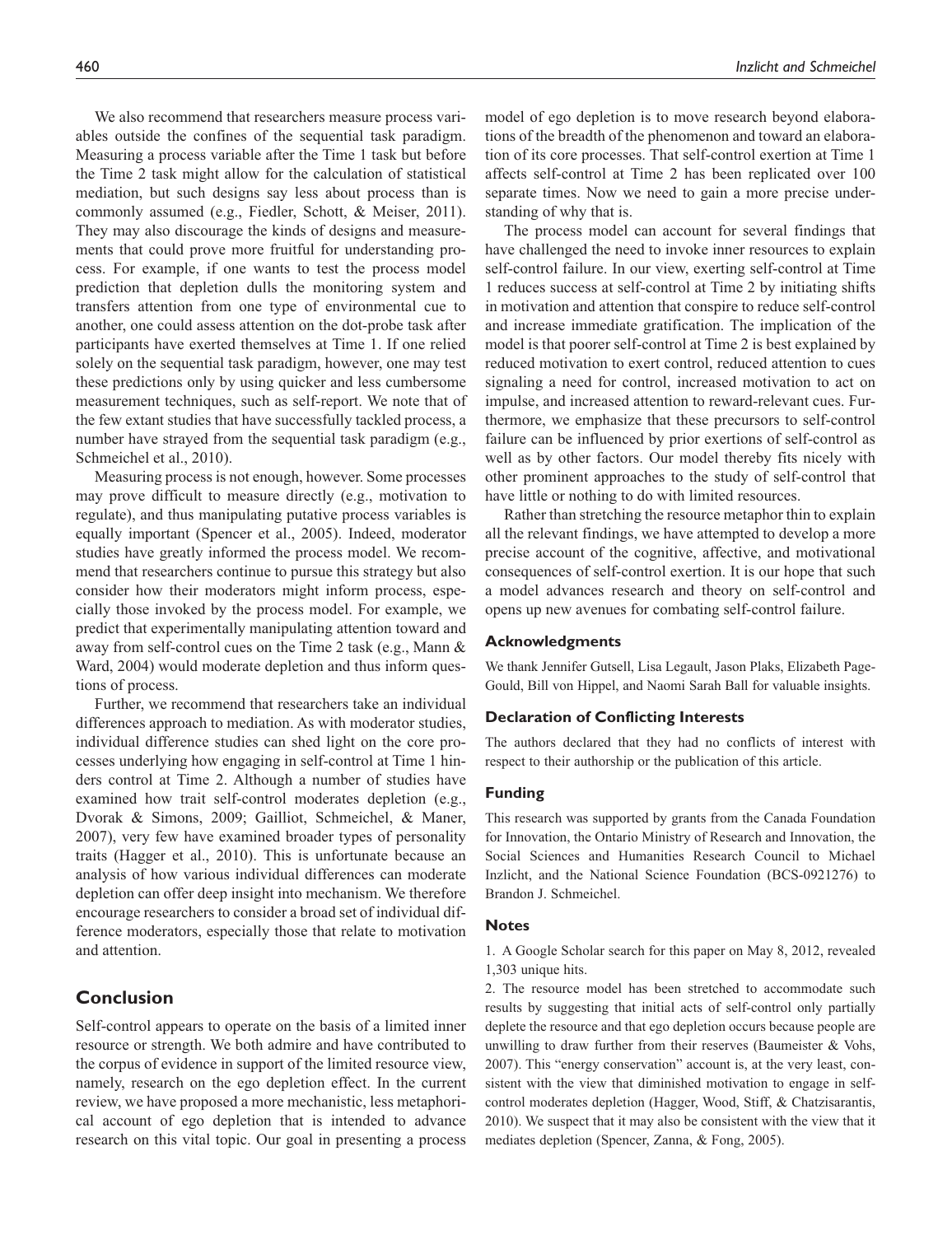#### **References**

- Ackerman, J. M., Goldstein, N. J., Shapiro, J. R., & Bargh, J. A. (2009). You wear me out: The vicarious depletion of self-control. *Psychological Science, 20*, 326–332.
- Alberts, H. J. E. M., Martijn, C., & de Vries, N. K. (2011). Fighting self-control failure: Overcoming ego depletion by increasing self-awareness. *Journal of Experimental Social Psychology, 47*, 58–62.
- Amodio, D., Master, S., Yee, C., & Taylor, S. (2008). Neurocognitive components of the behavioral inhibition and activation systems: Implications for theories of self-regulation. *Psychophysiology, 45*, 11–19.
- Baumeister, R. F., Bratslavsky, E., Muraven, M., & Tice, D. M. (1998). Ego depletion: Is the active self a limited resource? *Journal of Personality and Social Psychology, 74*, 1252–1265.
- Baumeister, R. F., & Heatherton, T. (1996). Self-regulation failure: An overview. *Psychological Inquiry, 7*, 1–15.
- Baumeister, R. F., Heatherton, T., & Tice, D. M. (1994). *Losing control: How and why people fail at self-regulation*. San Diego, CA: Academic Press.
- Baumeister, R. F., & Tierney, J. (2011). *Willpower: Rediscovering the greatest human strength*. New York, NY: Penguin Press.
- Baumeister, R. F., & Vohs, K. D. (2007). Self-regulation, ego depletion, and motivation. *Social and Personality Psychology Compass, 1*, 115–128.
- Beedie, C. J., & Lane, A. M. (2012). The role of glucose in self-control: Another look at the evidence and an alternative conceptualization. *Personality and Social Psychology Review, 16*, 143–153.
- Boksem, M., Meijman, T., & Lorist, M. (2006). Mental fatigue, motivation and action monitoring. *Biological Psychology, 72*, 123–132.
- Botvinick, M., Braver, T., Barch, D., Carter, C., & Cohen, J. (2001). Conflict monitoring and cognitive control. *Psychological Review, 108*, 624–652.
- Carver, C. S., & Harmon-Jones, E. (2009). Anger is an approachrelated affect: Evidence and implications. *Psychological Bulletin, 135*(2), 183–204.
- Carver, C. S., & Scheier, M. F. (1981). *Attention and self-regulation: A control theory approach to human behavior*. New York, NY: Springer-Verlag.
- Clarkson, J., Hirt, E., Jia, L., & Alexander, M. (2010). When perception is more than reality: The effects of perceived versus actual resource depletion on self-regulatory behavior. *Journal of Personality and Social Psychology, 98*, 29–46.
- Converse, P. D., & DeShon, R. P. (2009). A tale of two tasks: Reversing the self-regulatory resource depletion effect. *Journal of Applied Psychology, 94*, 1318–1324.
- Corr, P. (2008). *The reinforcement sensitivity theory of personality*. Cambridge, England: Cambridge University Press.
- Crowell, A., Nikitin, J., & Schmeichel, B. J. (2012). *Affirmed and demotivated: Self-affirmation reduces approach-related responding to affective and social stimuli*. Manuscript submitted for publication.
- Dahm, T., Neshat-Doost, H. T., Golden, A.-M., Horn, E., Hagger, M., & Dalgleish, T. (2011). Age shall not weary us: Deleterious

effects of self-regulation depletion are specific to younger adults. *PLoS ONE, 6*, e26351. doi:10.1371/journal.pone.0026351

- Dehaene, S., Posner, M., & Tucker, D. (1994). Localization of a neural system for error detection and compensation. *Psychological Science, 5*, 303–305.
- Denson, T., Pederson, W., Friese, M., Hahm, A., & Roberts, L. (2011). Understanding impulsive aggression: Angry rumination and reduced self-control capacity are mechanisms underlying the provocation–aggression relationship. *Personality and Social Psychology Bulletin, 37*, 850–862.
- Denson, T., von Hippel, W., Kemp, R., & Teo, L. (2010). Glucose consumption decreases impulsive aggression in response to provocation in aggressive individuals. *Journal of Experimental Social Psychology, 46*, 1023–1028.
- DeWall, C., Baumeister, R. F., Stillman, T., & Gailliot, M. (2007). Violence restrained: Effects of self-regulation and its depletion on aggression. *Journal of Experimental Social Psychology, 43*, 62–76.
- Dewitte, S., Bruyneel, S., & Geyskens, K. (2009). Self-regulating enhances self-regulation in subsequent consumer decisions involving similar response conflicts. *Journal of Consumer Research, 36*, 394–405.
- De Witt Huberts, J. C., Evers, C., & De Ridder, D. (in press). License to sin: Self-licensing as a mechanism underlying hedonic consumption. *European Journal of Social Psychology*.
- Dvorak, R. D., & Simons, J. S. (2009). Moderation of resource depletion in the self-control strength model: Differing effects of two modes of self-control. *Personality and Social Psychology Bulletin, 35*, 572–583.
- Dweck, C. S. (2000). *Self-theories: Their role in motivation, personality, and development*. Philadelphia, PA: Taylor and Francis.
- Eisenberger, R. (1992). Learned industriousness. *Psychological Review, 99*, 248–267.
- Falkenstein, M., Hohnsbein, J., & Hoormann, J. (1990). Effects of errors in choice reaction tasks on the ERP under focused and divided attention. In C. H. M. Brunia, W. K. Gailard, & A. Kok (Eds.), *Psychophysiological brain research* (Vol. 1, pp. 192–195). Tilburg, Netherlands: Tilburg University Press.
- Fiedler, K., Schott, M., & Meiser, T. (2011).What mediation analysis can (not) do. *Journal of Experimental Social Psychology, 47*, 1231–1236.
- Finkel, E., DeWall, C., Slotter, E., Oaten, M., & Foshee, V. (2009). Self-regulatory failure and intimate partner violence perpetration. *Journal of Personality and Social Psychology, 97*, 483–499.
- Gailliot, M. T., Baumeister, R., DeWall, C., Maner, J., Plant, E., Tice, D. M., . . . Schmeichel, B. J. (2007). Self-control relies on glucose as a limited energy source: Willpower is more than a metaphor. *Journal of Personality and Social Psychology, 92*, 325–336.
- Gailliot, M. T., Schmeichel, B. J., & Maner, J. K. (2007). Differentiating the effects of self-control and self-esteem on reactions to mortality salience. *Journal of Experimental Social Psychology, 43*, 894–901.
- Gehring, W., Goss, B., Coles, M., Meyer, D., & Donchin, E. (1993). A neural system for error detection and compensation. *Psychological Science, 4*, 385–390.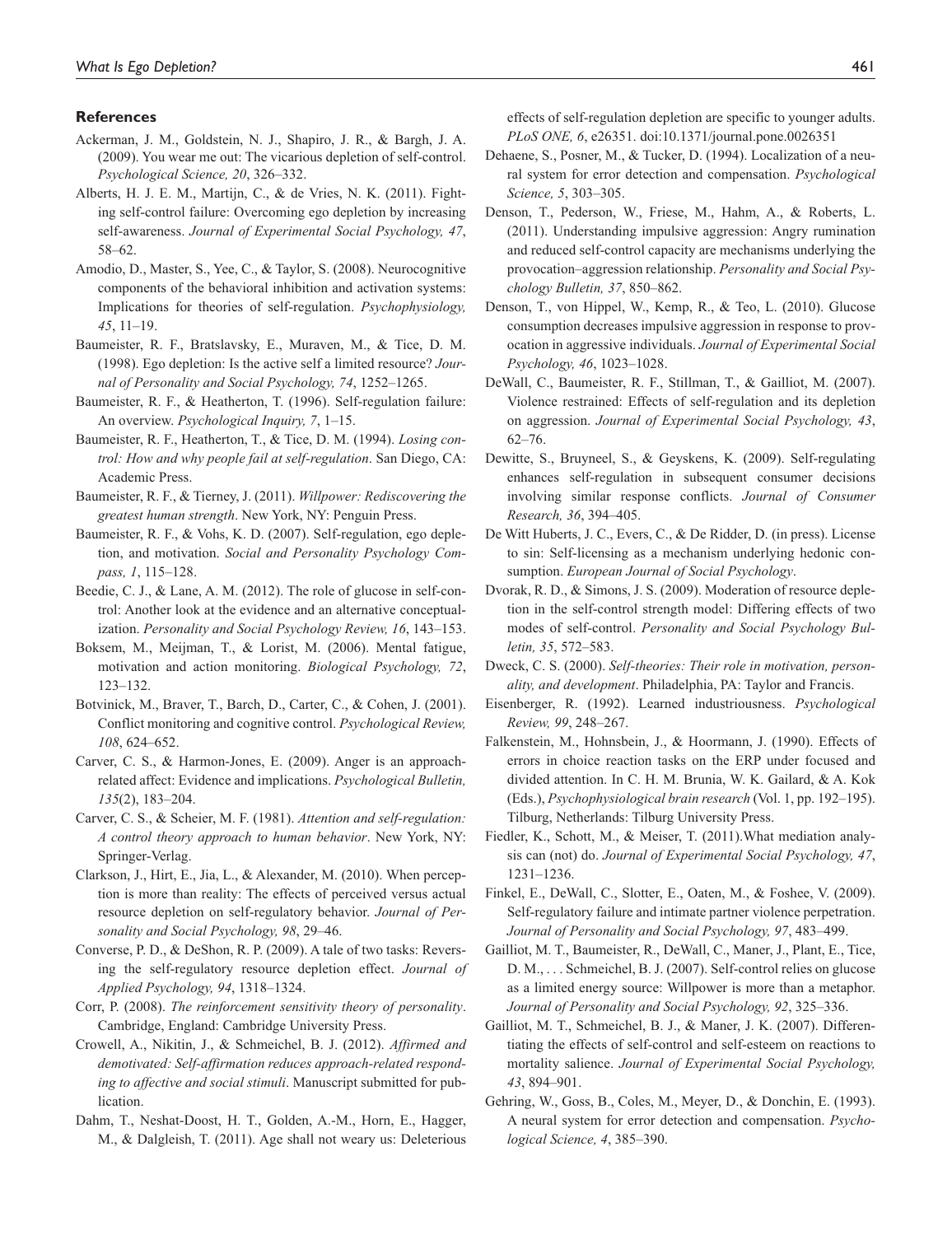- Gray, J., & McNaughton, N. (2000). *The neuropsychology of anxiety* (2nd ed.). New York, NY: Oxford University Press.
- Hagger, M., Wood, C., Stiff, C., & Chatzisarantis, N. (2010). Ego depletion and the strength model of self-control: A meta-analysis. *Psychological Bulletin, 136*, 495–525.
- Hajcak, G., Moser, J. S., Yeung, N., & Simons, R. F. (2005). On the ERN and the significance of errors. *Psychophysiology, 42*, 151– 160.
- Heatherton, T. F., & Wagner, D. D. (2011). Cognitive neuroscience of self-regulation failure. *Trends in Cognitive Sciences, 15*, 132– 139.
- Hofmann, W., Friese, M., & Strack, F. (2009). Impulse and selfcontrol from a dual-systems perspective. *Perspectives on Psychological Science, 4*, 162–176.
- Hofmann, W., Schmeichel, B. J., & Baddeley, A. D. (2012). Executive functions and self-regulation. *Trends in Cognitive Sciences, 16*, 174–180.
- Holroyd, C., & Coles, M. (2002). The neural basis of human error processing: Reinforcement learning, dopamine, and the errorrelated negativity. *Psychological Review, 109*, 679–709.
- Inzlicht, M., & Al-Khindi, T. (in press). ERN and the placebo: A misattribution approach to studying the arousal properties of the error-related negativity. *Journal of Experimental Psychology: General*. doi:10.1037/a0027586
- Inzlicht, M., & Gutsell, J. (2007). Running on empty: Neural signals for self-control failure. *Psychological Science, 18*, 933–937.
- Inzlicht, M., & Kang, S. (2010). Stereotype threat spillover: How coping with threats to social identity affects aggression, eating, decision making, and attention. *Journal of Personality and Social Psychology, 99*, 467–481.
- Inzlicht, M., McKay, L., & Aronson, J. (2006). Stigma as ego-depletion: How being the target of prejudice affects self-control. *Psychological Science, 17*, 262–269.
- Inzlicht, M., & Schmader, T. (2011). *Stereotype threat: Theory, process, and application*. New York, NY: Oxford University Press.
- Inzlicht, M., Tullett, A. M., Legault, L., & Kang, S. K. (2011). Lingering effects: Stereotype threat hurts more than you think. *Social Issues and Policy Review, 5*, 227–256.
- Job, V., Dweck, C., & Walton, G. (2010). Ego depletion: Is it all in your head? Implicit theories about willpower affect self-regulation. *Psychological Science, 21*, 1686–1693.
- Johns, M., Inzlicht, M., & Schmader, T. (2008). Stereotype threat and executive resource depletion: Examining the influence of emotion regulation. *Journal of Experimental Psychology: General, 137*, 691–705.
- Kane, M., & Engle, R. W. (2003). Working-memory capacity and the control of attention: The contributions of goal neglect, response competition, and task set to Stroop interference. *Journal of Experimental Psychology: General, 132*, 47–70.
- Kerns, J., Cohen, J., MacDonald, A., III, Stenger, V. C. R., & Carter, C. (2004). Anterior cingulate, conflict monitoring, and adjustments in control. *Science, 303*, 1023–1026.
- Kivetz, R., & Simonson, I. (2002). Earning the right to indulge: Effort as a determinant of customer preferences toward frequency

program rewards. *Journal of Marketing Research, 39*, 155– 170.

- Kurzban, R. (2010). Does the brain consume additional glucose during self-control tasks? *Evolutionary Psychology, 8*, 244– 259.
- Legault, L., Al-Khindi, T., & Inzlicht, M. (in press). Preserving integrity in the face of performance threat: Self-affirmation enhances neurophysiological responsiveness to task errors. *Psychological Science*.
- Legault, L., & Inzlicht, M. (2012). *The self-determined brain: Autonomous (but not controlled) motivation improves self-control by increasing neural responses to errors*. Manuscript submitted for publication.
- Mann, T., & Ward, A. (2004). To eat or not to eat: Implications of the attentional myopia model for restrained eaters. *Journal of Abnormal Psychology, 113*, 90–98.
- Mann, T., & Ward, A. (2007). Attention, self-control, and health behaviors. *Current Directions in Psychological Science, 16*(5), 280–283.
- Masicampo, E., & Baumeister, R. F. (2008). Toward a physiology of dual-process reasoning and judgment: Lemonade, willpower, and expensive rule-based analysis. *Psychological Science, 19*, 255–260.
- Mischel, W., & Gilligan, C. (1964). Delay of gratification, motivation for the prohibited gratification, and responses to temptation. *The Journal of Abnormal and Social Psychology, 69*, 411–417.
- Molden, D. C., Ming Hui, C., Scholer, A. A., Meier, B. P., Noreen, E. E., D'Agostino, P. R., & Martin, V. (in press). The motivational versus metabolic effects of carbohydrates on self-control. *Psychological Science*.
- Monsell, S. (2003). Task switching. *Trends in Cognitive Sciences, 7*, 134–140.
- Mukhopadhyay, A., & Johar, G. V. (2009). Indulgence as self-reward for prior shopping restraint: A justification-based mechanism. *Journal of Consumer Psychology, 19*, 334–345.
- Muraven, M., & Baumeister, R. F. (2000). Self-regulation and depletion of limited resources: Does self-control resemble a muscle? *Psychological Bulletin, 126*, 247–259.
- Muraven, M., Collins, R., & Neinhaus, K. (2002). Self-control and alcohol restraint: An initial application of the self-control strength model. *Psychology of Addictive Behaviors, 16*, 113– 120.
- Muraven, M., Rosman, H., & Gagne, M. (2007). Lack of autonomy and self-control: Performance contingent rewards lead to greater depletion. *Motivation and Emotion, 31*, 322–330.
- Muraven, M., Shmueli, D., & Burkley, E. (2006). Conserving selfcontrol strength. *Journal of Personality and Social Psychology, 91*, 524–537.
- Muraven, M., & Slessareva, E. (2003). Mechanisms of self-control failure: Motivation and limited resources. *Personality and Social Psychology Bulletin, 29*, 894–906.
- Muraven, M., Tice, D. M., & Baumeister, R. F. (1998). Self-control as a limited resource: Regulatory depletion patterns. *Journal of Personality and Social Psychology, 74*, 774–789.